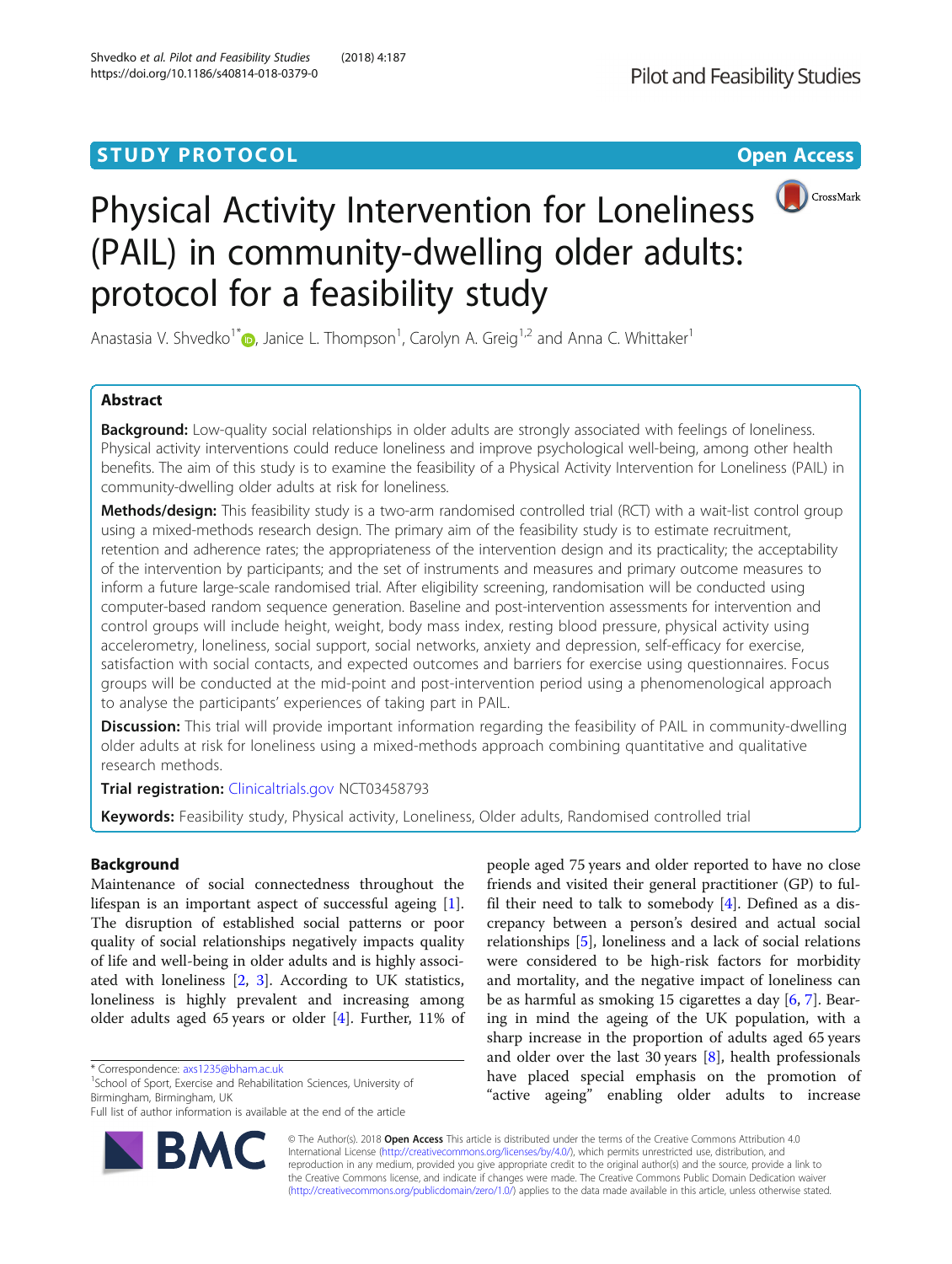participation in "social, economic, cultural, spiritual and civic affairs" to maintain quality of life [[9](#page-8-0)]. Further, promotion of a variety of campaigns to prevent loneliness  $[10-12]$  $[10-12]$  $[10-12]$  $[10-12]$  $[10-12]$  may reduce or slow the burden on NHS expenses, with potential economic benefits estimated at around £900 per annum per person associated with loneliness reduction [\[10\]](#page-8-0). Given this, the early prevention of loneliness and timely implementation of health interventions in a community setting to tackle the problem at its early onset seems prudent.

Physical activity (PA) is defined as any bodily movement produced by the contraction of skeletal muscles that results in a substantial increase over resting energy expenditure  $[13, 14]$  $[13, 14]$  $[13, 14]$  $[13, 14]$  $[13, 14]$ . It is a health behaviour that can facilitate meaningful social relationships and serve as an alternative to medical treatments which may have negative side effects [[11](#page-8-0), [15,](#page-8-0) [16\]](#page-8-0). Compared to other forms of treatment therapies (e.g. mindfulness therapy, art and craft therapy), physical activity interventions, especially in small groups (up to eight to nine people), can assist in building friendly and trusted relationships between participants based on shared interests and similar needs, as demonstrated by previous research [\[12,](#page-8-0) [17\]](#page-8-0).

Mechanisms of physical activity interventions' effectiveness are suggested to relate to loneliness reduction models, stress reduction and increased social support during activities. Related to the first mechanism, the social compensation model [[18](#page-8-0)] suggests that PA can work via compensation for lost meaningful social connections due to increased peripheral social networking during friendly conversations between participants [\[17\]](#page-8-0). The hypothesis of the broaden-and-build theory of positive emotions [[19](#page-8-0)] posits that enjoyable forms of PA generate happiness and bring positive emotions, which in turn could be associated with loneliness reduction as shown in a longitudinal study Newall et al. [\[20](#page-8-0)]. The tripartite model of group identification was found to be effective, particularly among lonely seniors, based on the sense of identification and social attraction to group members with shared interests and goals, arising during engagement in physical activities [\[21](#page-8-0)]. Related to the second mechanism, based on the stress/social support model [[22\]](#page-8-0), social networks promote well-being that is associated with loneliness reduction in older adults. Among the mechanisms named above, only the tripartite model of group identification was shown to be successfully applied in the treatment of loneliness directly in the context of PA.

Based on the analysis of existing randomised controlled trials (RCTs), there are few PA interventions for loneliness reduction conducted with residents in community settings [\[23](#page-8-0)]. This is also in line with previous systematic reviews and meta-analyses [[2,](#page-8-0) [15,](#page-8-0) [24](#page-8-0)–[30](#page-9-0)]. A subsequent analysis for other loneliness-related social outcomes has shown that for social functioning (as a sub-domain of health-related quality of life), specific aspects of PA interventions can successfully influence social health [\[23](#page-8-0)] with the strongest effects being obtained for group setting exercise interventions, with delivery by a health/medical professional, in a diseased rather than healthy population. PA interventions did not appear to be effective for increasing social support or social networks [[23\]](#page-8-0). In addition, the majority of studies used a cross-sectional design, which does not allow determination of causality and limits the rigour of the research evidence. However, longitudinal studies do not always support the direct effects of PA interventions on loneliness reduction in older adults [\[15](#page-8-0)]. Nevertheless, it is important to emphasise that the majority of existing PA interventions assess loneliness as a secondary outcome within a number of other psychosocial outcomes, which limits the ability to fully examine these interventions' effectiveness for reducing loneliness [[15,](#page-8-0) [31](#page-9-0)].

Further, a number of moderating (affecting the strength of the relationship between PA and loneliness) and mediating factors (driving the influence of PA on loneliness) are not consistently considered in intervention studies, making the outcomes of even well-conducted interventions less credible [\[15](#page-8-0)]. Research shows that global- [[32](#page-9-0), [33](#page-9-0)] and domain-specific self-efficacy [\[34\]](#page-9-0) are moderating factors, and social support was found to be both a moderating  $[35]$  and mediating factor  $[36]$ . Also, perceived self-efficacy in one study by Fry and Debats [[34](#page-9-0)] was found to be a superior predictor of loneliness and psychological distress in older adults compared to demographic factors, physical health and support networks. Further, personal (self-efficacy) and environmental (social support) variables moderating relationships between loneliness and PA have a bidirectional link with each other [\[37\]](#page-9-0). Perceived social support is a moderator of self-efficacy, and increased self-efficacy leads to better social support [[35](#page-9-0)].

Bearing in mind the limitations of the current literature as presented above, understanding the mechanisms of association between loneliness and PA may bring new insights to the designing of novel and effective PA interventions [\[15](#page-8-0)]. Further research is needed to explore the association between loneliness, self-efficacy and social support in the context of PA interventions for older adults. However, before the mechanisms can be fully understood, the practicalities and feasibility of implementation of such interventions with older adults must be tested. The aim of the study is an examination of the feasibility of RCT of Physical Activity Intervention for Loneliness (PAIL) in community-dwelling older adults at risk for loneliness. For the planned future large-scale RCT, the primary hypothesis is that, compared with the inactive control group, participants in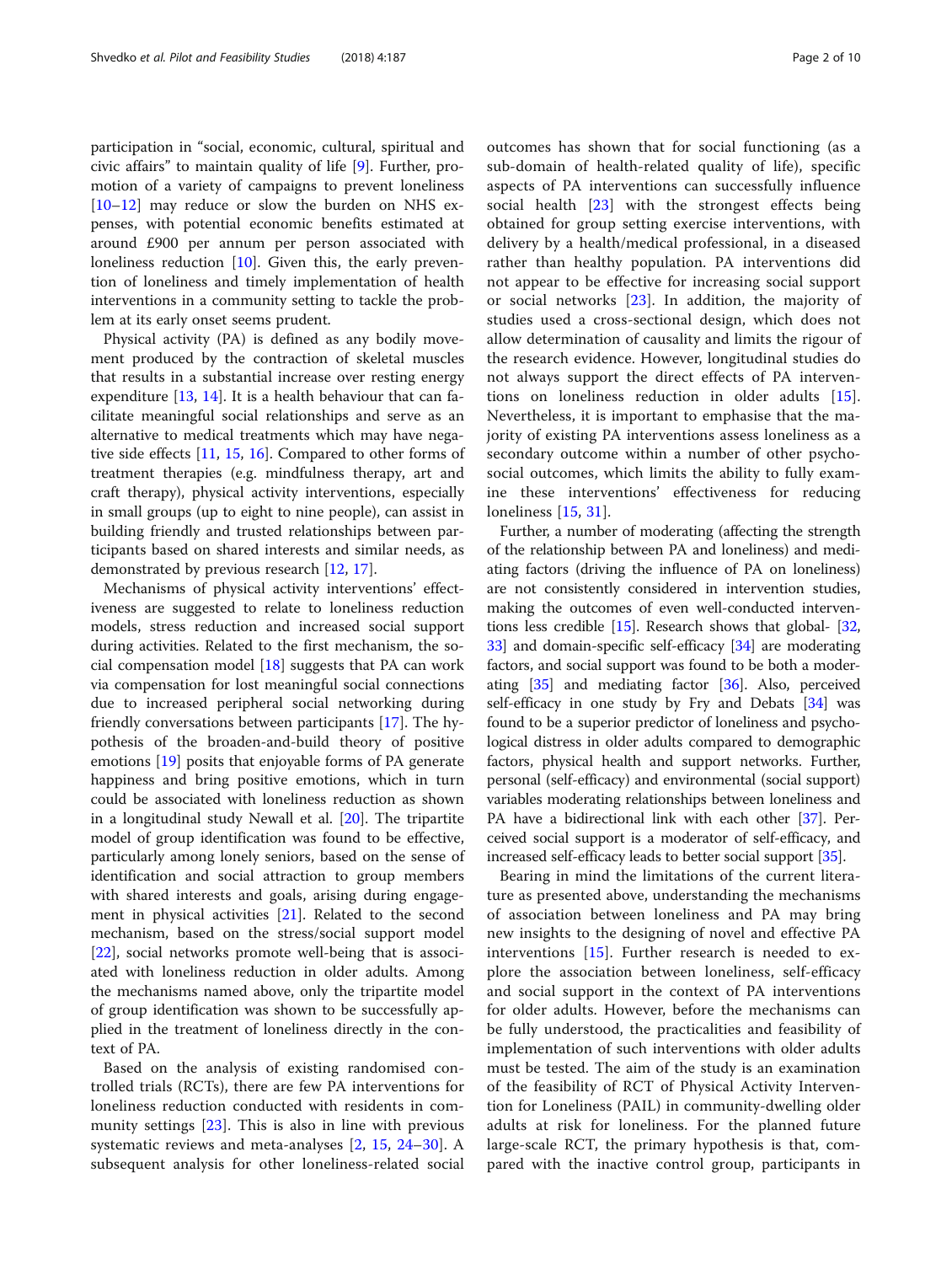the intervention group will report a greater decrease in loneliness. The secondary hypothesis is that participants in the intervention group will significantly increase their amount of physical activity engagement per week, and this will be associated with greater positive changes in other psychosocial and health outcomes compared to control group participants.

#### Study objectives

The following specific aims of this feasibility study are to estimate:

- 1. Recruitment rate, attendance and retention rates (number of participants completing the study as a proportion of those randomised)
- 2. The appropriateness and practicality of the designed intervention in the proposed settings
- 3. The acceptability of the intervention by participants and willingness to participate
- 4. The appropriateness of the assessment tools
- 5. The appropriateness of the statistical methods of data analysis used
- 6. The power calculation of the likely required sample size for a future large-scale RCT.
- 7. The acceptability of measures and the most suitable primary outcome measure for a future large-scale RCT

In addition, to reflect the aims of a future large-scale RCT that this feasibility study seeks to inform, the effect sizes between the intervention and control groups will be examined.

#### Methods/design

PAIL is a tw0-arm RCT of a 12-week intervention compared with a wait-list control (WLC) condition using a mixed-methods research design (including quantitative and qualitative research methods). Quantitative data will be collected from the intervention and control groups at the baseline and immediate post-intervention periods. Qualitative data aimed to assess the appropriateness, practicality and acceptability of the designed intervention in the proposed settings will be collected at the mid-point and post-intervention period. The trial was approved by the Science, Technology, Engineering and Mathematics (STEM) Research Ethics Committee of the University of Birming-ham, UK (ERN\_[1](#page-7-0)6-1419A). Consent forms (Additional file 1) will be obtained from all participants prior to entry into the study. This protocol for a feasibility study was guided by the SPIRIT 2013 Checklist (Additional file [2\)](#page-7-0).

#### Eligibility

Participants will be recruited from local neighbourhoods (households) and community centres across the wide geographic area of Birmingham, UK.

#### Inclusion criteria

The following are the inclusion criteria:

- 1. Community-dwelling older adults aged 60 years and older;
- 2. Previously sedentary (i.e. as defined by a lack of regular involvement in more than 20 min exercise per week over the past month that increased breathing significantly and was considered moderate) [[38\]](#page-9-0);
- 3. At risk of loneliness and having  $\geq 6$  out of 9 points on the three-item loneliness scale during the phone screening [\[39](#page-9-0)] (Additional file [3](#page-7-0));
- 4. Physically mobile as measured using the Short Physical Performance Battery (SPPB) [\[40\]](#page-9-0) with a score  $\geq 9$  out of 12 [\[41\]](#page-9-0);
- 5. Healthy or having one or more common chronic diseases but ambulatory, without a cognitive disability as assessed by the Montreal Cognitive Assessment (MOCA) [\[42](#page-9-0)] with a score  $\geq$  22 out of 30 [[43](#page-9-0)];
- 6. Able to give written informed consent;
- 7. English speaking and able to complete paper and pencil questionnaires.

#### Exclusion criteria

The following are the exclusion criteria:

- 1. < 60 years old;
- 2. Currently taking part in another physical activity intervention;
- 3. Socially active or not lonely based on the phone screening tool by Hughes et al. [\[39\]](#page-9-0);
- 4. Regularly physically active;
- 5. Moderate to severe cognitive disability with cut-off below 22 for MOCA or clinical diagnosis of dementia or Alzheimer's disease;
- 6. Not ambulatory, i.e. not able to walk 4 m;
- 7. Not literate in English (speaking and reading) as this precludes taking pen and paper tests.

#### Interventions

The PAIL feasibility study is a 12-week intervention consisting of group walking and health educational/social interaction workshops performed once weekly for a duration of up to 90 min per session. The design and features of the PAIL intervention are based on the features of effective interventions that were obtained from a systematic review and meta-analysis of the existing evidence conducted by Shvedko et al. [\[23](#page-8-0)]. Effective interventions were physical activity (PA) rather than PA interventions with social interactions, organised in group settings versus individually or one-to-one, delivered by a medical healthcare provider versus nonqualified providers and with strongest effects obtained for diseased versus healthy populations.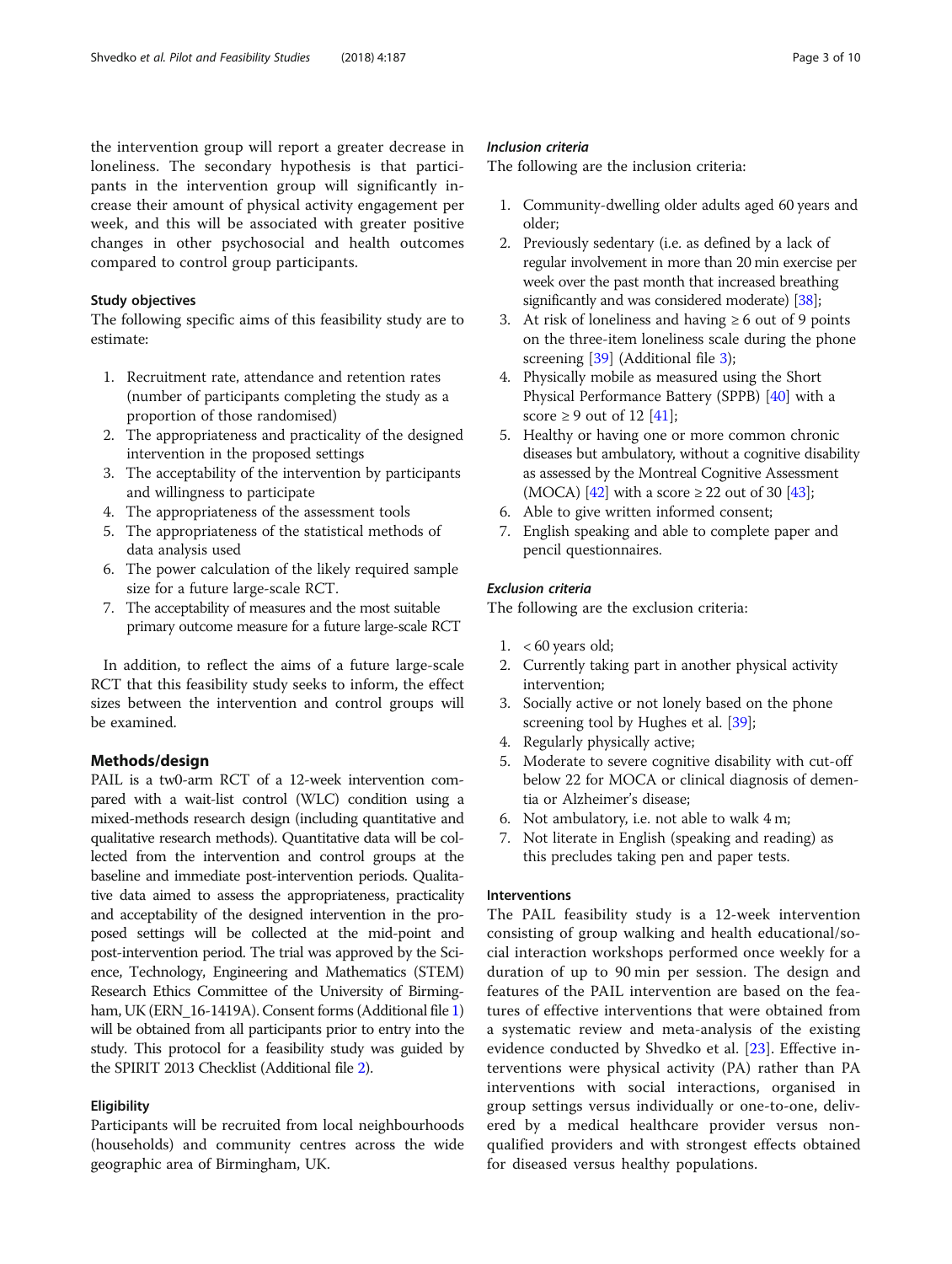Group walking sessions will be run once weekly for up to 45 min each in small groups (up to eight to nine people per group) and delivered by a trained walk leader (i.e. level 3 certified personal trainer and a group exercise instructor). Prior to the first walking session, participants in the intervention group will be asked to complete the "Par-Q and You form" [\[44](#page-9-0)] and will receive a copy of general practitioner (GP) letter that informs their GP about their participation in the study. Participants attending the walking intervention will join the walking leader following a specified route in varied locations at every session to maintain interest in the intervention [[45](#page-9-0)]. During guided walking, the instructor will be acting as a facilitator of social contact by using in-session talks and friendly discussion between participants to reduce psychosocial tension. Walking sessions will be based on the principles of gradual progression and adaptation to PA [[13](#page-8-0)]. The intensity of the walks will be monitored objectively by heart rate monitors using the age-predicted heart rate maximum  $(HR_{max})$ method [[46\]](#page-9-0) by calculating in advance the age-predicted zones of heart rate intensity using the formula 220 minus age in years. Additionally, the intensity of walks will be monitored subjectively using the 0–10 Borg Ratings of Perceived Exertion (RPE) Scale [\[47](#page-9-0)] and the talk test [[48\]](#page-9-0). Participants will be provided with a standardised set of instructions about the use of the 0–10 Borg RPE Scale  $[47, 49]$  $[47, 49]$  $[47, 49]$  and talk test  $[48]$  $[48]$  to enhance their understanding of these methods before the intervention [[13](#page-8-0)]. Light-to-moderate intensity walking will be monitored by the ability of participants to talk back comfortably during exercises using the talk test [[48\]](#page-9-0) and 2–4 on the 0–10 Borg RPE scale [\[47](#page-9-0)]. A warm-up will be performed at the beginning of each session for 7–10 min and will include preparatory dynamic and static stretches standing, performed for the major muscle groups and walking at a leisurely pace maintaining an upright pose. At the end of the walk, participants will perform up to 10 min of balance training recommended for older adults to reduce frailty [[50\]](#page-9-0). A further cool down will be performed at the end of the walking session for 5–7 min and will consist of stretching exercises for upper and lower body performed in two regimes: maintenance (e.g. maintenance of the muscle length) and developmental stretches (e.g. involving the gradual lengthening of a muscle group into an elongated position and subsequent "hold" of this position). At the end of the cool-down, participants will perform breathing exercises while standing for about 2 min.

Group walking sessions will be followed by the health education/social interactions workshops delivered in the form of a group presentation weekly for up to 45 min by the researcher (PhD student) on a variety of healthy ageing topics such as eye hygiene, mental health and well-being, preventing falls, social support, nutritional guidelines and physical activity recommendations for older adults (Additional file [4](#page-7-0)).

#### Intervention group

After randomisation, participants in the intervention group will start the 12-week walking intervention.

#### WLC group

Participants in the wait-list control (delayed intervention) group will start the intervention after their follow-up measures are completed approximately 12 weeks post-randomisation.

#### Measures

All measures will be conducted at the host academic institution at baseline and at the immediate post-intervention period (Fig. [1](#page-4-0)) except for focus groups, which will take place at the mid-point and post-intervention.

#### Socio-demographic characteristics and medical conditions

Participants will provide socio-demographic information including their age, gender, ethnicity, marital status, living arrangements, level of education, any children, employment status and any medical conditions.

#### Health measures

Cognitive function will be assessed using a Montreal Cognitive Assessment (MOCA) scale designed to test mild cognitive impairment [[42](#page-9-0)]. Physical functioning will be assessed using the Short Physical Performance Battery (SPPB) [\[40\]](#page-9-0). Height to the nearest 0.1 cm will be measured using a stadiometer (Seca AG, Reinach, Switzerland) and recorded in metres. Weight will be assessed using weighing scales (Tanita UK Ltd., Middlesex, UK) to the nearest 0.1 kg. Body mass index (BMI, kg m<sup>-2</sup>) will be calculated by dividing mass (kg) by height squared  $(m^2)$ . Resting blood pressure (BP rest, mmHg) will be measured using a portable semi-automatic OMRON sphygmomanometer (OMRON HEM705CP sphygmomanometer; Omron Matsusaka Co Ltd., Japan). Physical activity will be measured using ActivPAL accelerometers (PAL Technologies Ltd. Glasgow, UK) at baseline and immediate postintervention period over a continuous 7-day period of awake and sleeping (24 h a day) except when bathing or swimming [\[51\]](#page-9-0).

#### Questionnaires

Loneliness will be assessed using the 8-item UCLA Loneliness Scale (UCLA-8) [[52](#page-9-0)]. Social support will be assessed using the 20-item Medical Outcomes Study Social Support Survey (MOSSSS) [[53](#page-9-0)]. Social networks will be assessed using the 6-item Lubben's Social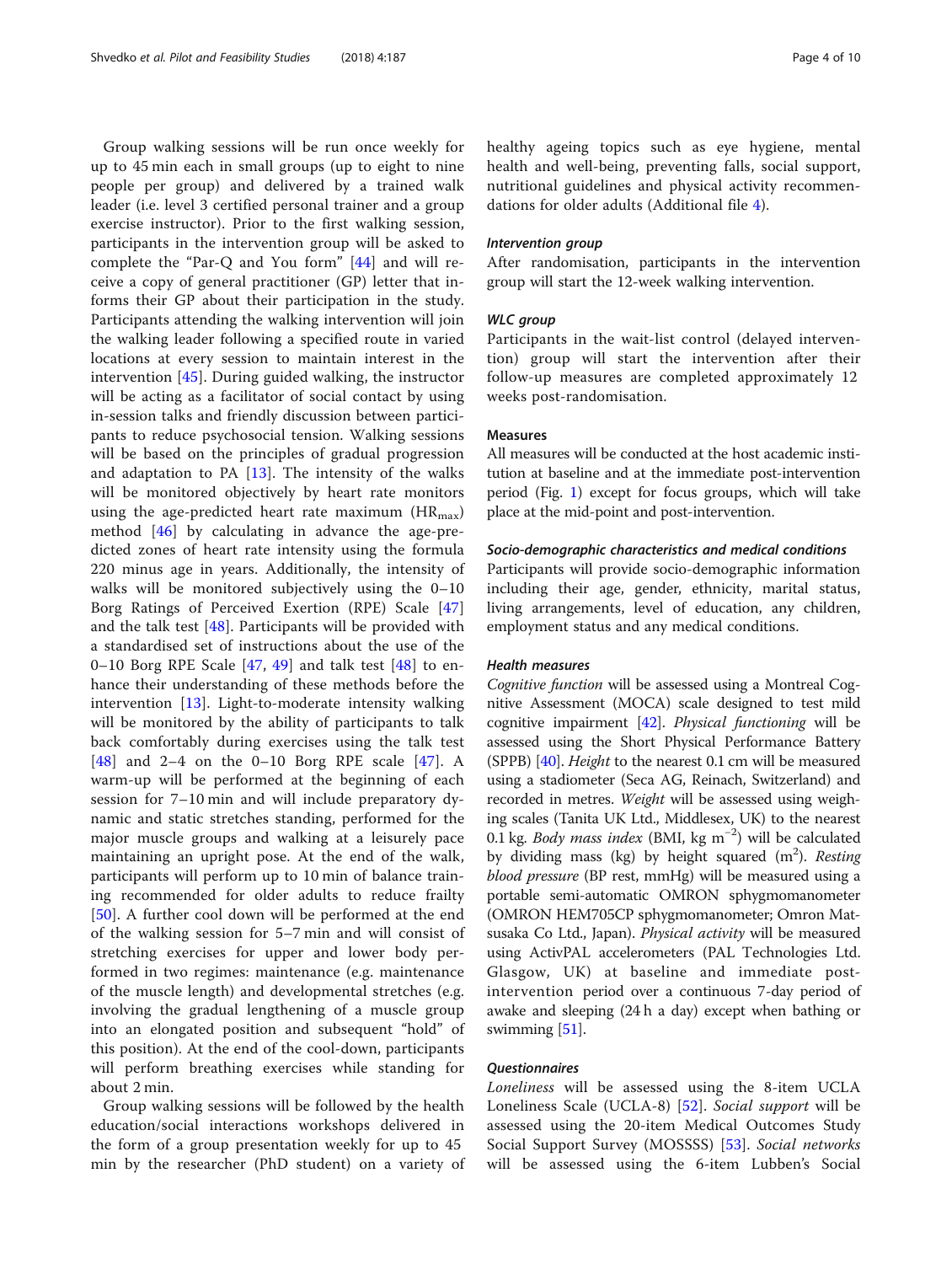Network Scale (LSNS-6) [\[54](#page-9-0)]. Depression and anxiety will be assessed using the 14-item Hospital Anxiety and Depression Scale (HADS) [[55\]](#page-9-0). Self-efficacy for exercise will be measured using the revised 9-item Self-Efficacy for Walking/Exercise Scale (SEE) using a paper-andpencil format [\[56](#page-9-0)]. Satisfaction with level of social contacts will be measured with the question "How satisfied are you with your social contacts?" [\[57](#page-9-0)]. Expected outcomes and barriers for exercise will be administered using the Expected Outcomes and Barriers for Habitual Exercise scale [[58\]](#page-9-0) adapted for the older adult population. Four questions related to sport competence have been deleted from the expected outcomes sub-scale due to irrelevance for this population group [[58\]](#page-9-0). The expected outcomes and barriers for exercise scale have demonstrated good internal consistency from 0.66 to 0.85 and a high test-retest reliability of 0.78 in previous research [[58](#page-9-0)].

#### Qualitative assessments

To understand participants' experiences of taking part in the PAIL feasibility trial, focus groups will be conducted at mid-point (between the weeks 4 and 5) and at the end of the 12-week intervention using semi-structured discussions in small groups (four to nine people per group) of mixed gender (Additional files [5](#page-7-0) and [6](#page-7-0)). The research team will check if any alterations will be required based on the participants' feedback. The 32-item checklist for reporting qualitative research will guide the researcher to ensure clarity and transparency in focus groups methodology [[59](#page-9-0)]. Focus groups will be audio recorded using a digital recorder and will be transcribed verbatim. An

<span id="page-4-0"></span>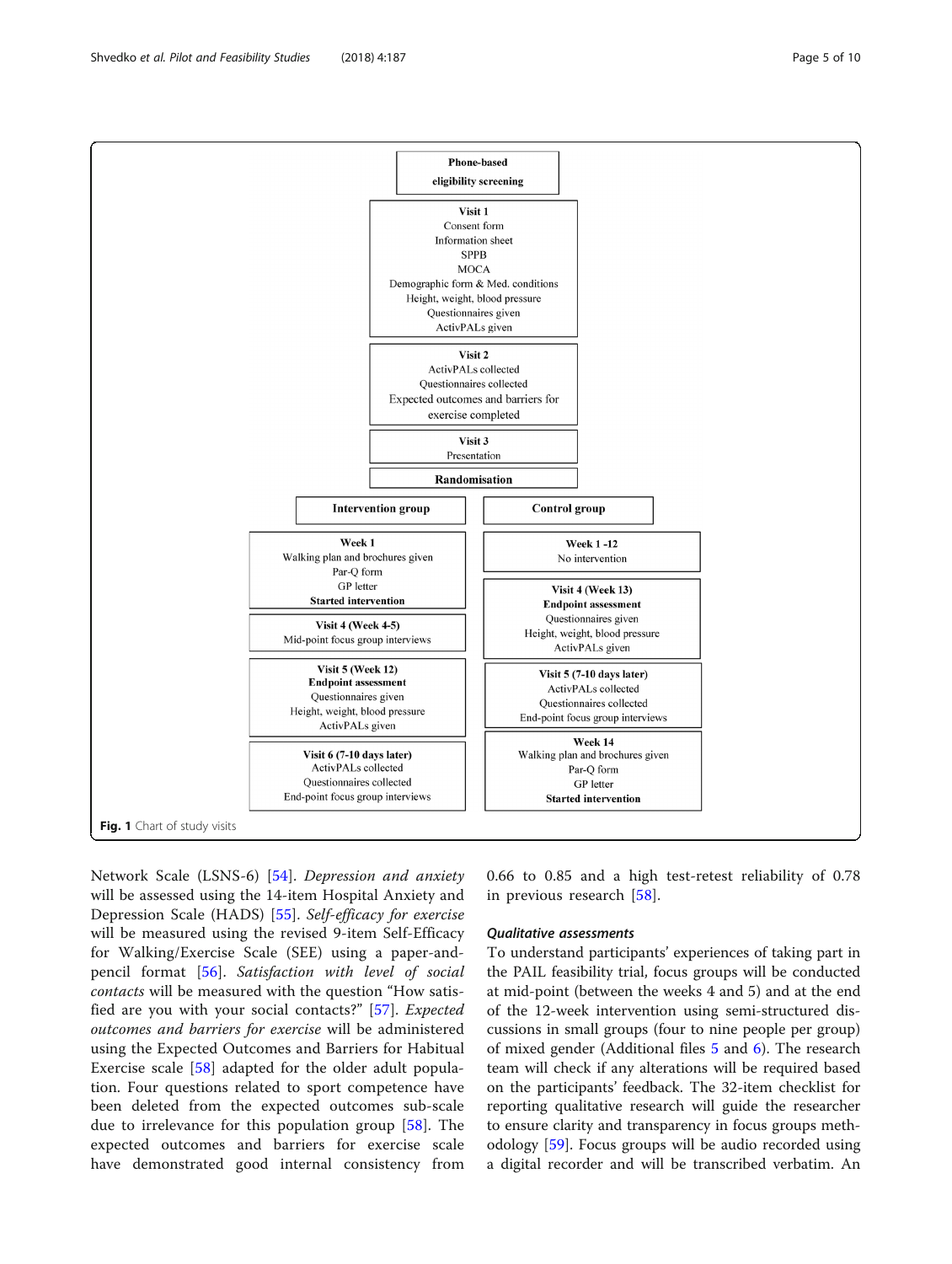independent trained focus group leader will act as a moderator and facilitator of the focus groups [\[60](#page-9-0)].

#### Feasibility outcomes

The following feasibility outcomes will be assessed in this study:

- 1. Attendance will be calculated as the total number of attended sessions divided by the total number of sessions of the intervention and recorded as a percentage;
- 2. Recruitment rate will be calculated as the number of individuals responding to advertisements and friends' referrals out of a total number of formal invitations given/advertisements placed (including web-based advertisements, advertisements placed in the local cohort groups and poster and leaflet material disseminated in the community). Recruitment rate will be recorded as a percentage, e.g. 25% (48/195). It is acknowledged that advertisements may reach a large number of individuals but it is impossible to quantify this;
- 3. Retention rate will be calculated as the number of participants completing the study as a proportion of those randomised;
- 4. The appropriateness, practicality and acceptability of the designed intervention in the proposed settings will be assessed using focus group interviews. The focus group transcripts will be analysed using a phenomenological inductive approach  $[61]$  $[61]$  $[61]$ , and these data will be used to help the research team to improve the quality of the delivered intervention by informing positive changes in the methodology and design of the intervention for the future implementation in a consequent study;
- 5. The assessment rate of questionnaires will be evaluated as the total number of completed questionnaires divided by the total number of questionnaires and recorded as a percentage;
- 6. The appropriateness of statistical methods of data analysis will be analysed by the research team in terms of suitability to the data;
- 7. A power calculation and sample size estimation will be calculated for meaningful potential future primary outcomes (e.g. loneliness or social support) using a method based on the differences in means between the intervention and control groups, using the Gpower software [\[62\]](#page-9-0);
- 8. The effect size (ES) will be calculated for loneliness, social support, social networks, anxiety and depression, self-efficacy for exercise, satisfaction with level of social contacts and the expected outcomes and barriers for exercise. Means (M) and

standard deviations (SD) will be used to investigate the effect size for change in loneliness using mixed between (intervention group vs. control group) and within (over time) repeated-measures analysis of variance (ANOVAs) with post-hoc comparisons.

#### Data monitoring

The data monitoring committee for this project is the supervisory research team (three academic supervisors) who are independent of the trial sponsor. They will be responsible for checking data accuracy upon assembly of the final database following completion of data collection prior to data analysis. The PhD student is responsible for monitoring and reporting spontaneous adverse events or any unintended trial effects to the supervisory team, and the PI (Whittaker) is responsible for reporting these to the sponsor. The trial is also subject to independent audit request by the sponsor, the University of Birmingham, by a team independent to the supervisory/research team. The sponsor contact details are given below.

Dr Sean Jennings, Head of Research Governance, University of Birmingham (e-mail: s.jennings@bham.ac.uk).

#### Data collection

Data will be collected at the university facility at screening, baseline and post-intervention period (12 weeks after the start of the intervention) (Fig. [1](#page-4-0)). After providing baseline eligibility screening, potential participants will be offered a total of five visits for health assessments at the university facility. Participants in the intervention group will have an additional sixth visit for attending the mid-point focus group. All digital data (transcripts, digital information, health assessment databases) will be stored securely on the password-protected university computers available only to the research team. All other data (e.g. eligibility screening forms, activity data and questionnaire data) will be pseudo-anonymised with a unique ID number and stored in locked filing cabinets/ on password-protected university computers accessible only to the research team. Only the researchers will have access to the data.

#### Sample size

As this will be the feasibility study to inform the design of the future large-scale RCT, a total target sample of 40 older adult participants will be recruited for estimation of the critical parameters [[63\]](#page-9-0) with 20 in the intervention group and 20 in the wait-list control group.

#### Recruitment

Participants will be recruited from local neighbourhoods (households) and communities in Birmingham via a two-step strategy. First, through widespread advertisement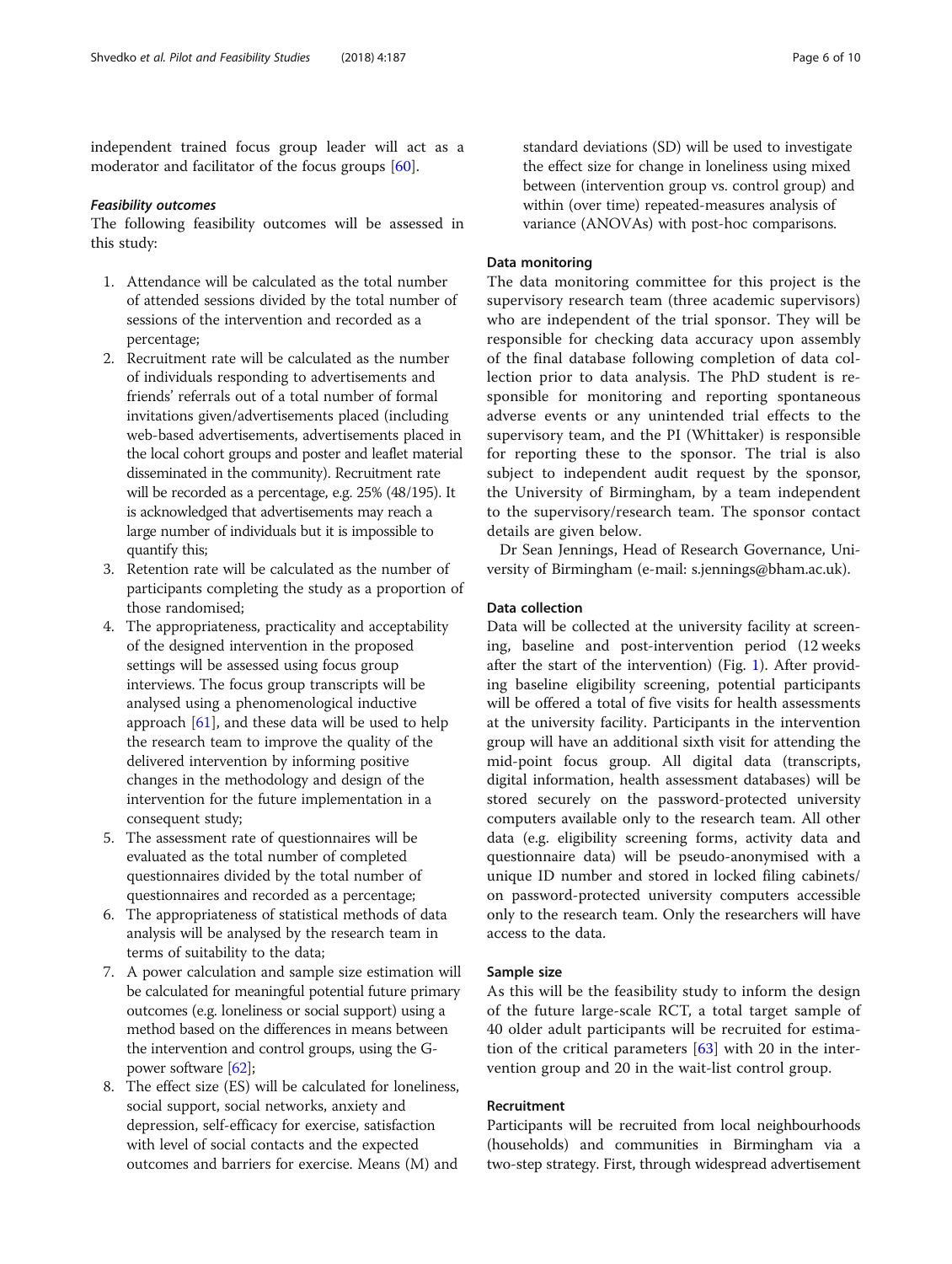in local media resources (newspaper, University of Birmingham website), via posters (Additional file [7](#page-7-0)) and distribution of leaflets about the study in local community centres and shops, churches, temples and mosques, local libraries, post offices, veterinary surgeries; and through advertisements via the University of Birmingham's 1000 Elders Group [\[64](#page-9-0)], and Ageing Better Consortium BVSC [[65](#page-9-0)]. This is to recruit an ethnically diverse sample that is reflective of the Birmingham population. Secondly, recruitment will be facilitated during the eligibility screening where potential participants will be given a copy of the information sheet (Additional file [8\)](#page-7-0) or a leaflet about the study and will be asked to invite anyone else they know and who might be interested in the project, i.e. using snowball or chain recruitment by word of mouth [[66\]](#page-9-0).

#### Randomisation and concealment

Randomisation will be conducted after completion of baseline measures using a computer-generated random sequence performed by an external researcher not involved in the delivery of the intervention or outcome assessment. Participants will be informed about the group allocation by e-mail or a phone call by a person not involved in assessments or delivery of the intervention. At the outcome assessment level, participants who will be assessors of their own psychosocial outcomes using questionnaires will be blinded to their group allocation at the time of completing the initial questionnaires. Intervention providers who will be responsible for outcome assessments will not be blinded to the intervention delivery as this would not be possible, given that the study and walks will be conducted by the PhD student (AS) who is the researcher.

#### Recruitment and retention rates

Recruitment will be aimed to be at a rate of 10 participants a month (to a minimum of 40 participants) for estimation of the critical parameters of the feasibility study [\[63](#page-9-0)]. If the number of recruited participants is less than 75% by the end of the 4-month recruitment period or if the retention rate is less than 75% at 12 weeks (end-point period), changes will be made to the recruitment strategy and the intervention will run again a few months later. No targets were set for other feasibility outcomes, e.g. questionnaire completion rates or attendance at the intervention sessions.

#### Progression criteria

As suggested by El-Kotob et al. [[67](#page-9-0)], feasibility studies are not adequately powered to test the hypothesis of the efficacy of physical activity intervention, and therefore, a priori criteria for progression to the definitive large-scale RCT is advisable to consider future efforts. The progression criteria to a definitive large-scale RCT were (1) no any serious adverse events, such as hospitalisation, life-threatening condition, death and any adverse events associated with the intervention experienced by less than 5% of participants per group; (2) recruitment rate of no less than 75% by the end of the 4-month recruitment period; and (3) retention rate of no less than 75% in each group at 12 weeks (end-point). If all the three criteria were not met, there would be insufficient evidence to justify proceeding to the definitive RCT. Changes will be required to be made to the intervention with the consequent re-running of the intervention a few months later.

#### Statistical methods

#### Quantitative data analysis

Quantitative data will be analysed using SPSS version 22.0 for Windows (SPSS Inc., Chicago, IL) employing an intention-to-treat analysis (based on their treatment allocation and irrespective of participants' adherence or withdrawal)  $[68]$  $[68]$ . The level of significance will be set at  $p < .05$ ; however, any hypothesis testing is preliminary and results will be interpreted with caution as this pilot study is underpowered and the analyses based on small numbers. Baseline differences between groups for continuous data (e.g. age, BMI, resting blood pressure, number of comorbidities, cognitive and physical functioning, and outcomes of questionnaires) will be analysed using one-way ANOVA. Chi-squared tests will be applied for nominal data (e.g. gender, ethnicity, marital status, living arrangements, level of education, children and employment status). For descriptive statistics, data will be presented as means (M) and standard deviations (SD). Nominal data will be presented as number  $(N)$ and percentage. Mixed between (group) and within (time) repeated-measures ANOVAs with post-hoc comparisons will be applied to investigate the effect of the intervention versus control on psychosocial outcomes (loneliness, social support, support networks, depression, anxiety, self-efficacy for exercise, satisfaction with level of social contacts), expected outcomes and barriers for exercise, and accelerometer data. The accelerometer data will be analysed using the ActivPAL software V7.1.18 (PAL technologies, Scotland, UK). Recorded data will be downloaded to a computer, and data for average daily amount of stepping (step counts), average time lying and sitting (h) in increments of 15 s, average time standing (h) and energy expenditure (EE, MET/h) will be analysed using mixed between (intervention group) and within (time) ANOVAs. For the Expected Outcomes and Barriers for Habitual Exercise scale [\[58](#page-9-0)], additional test-retest reliability will be calculated via correlation. In order to explore which outcome measures are likely to be the most important for the main trial, Pearson's correlations will be performed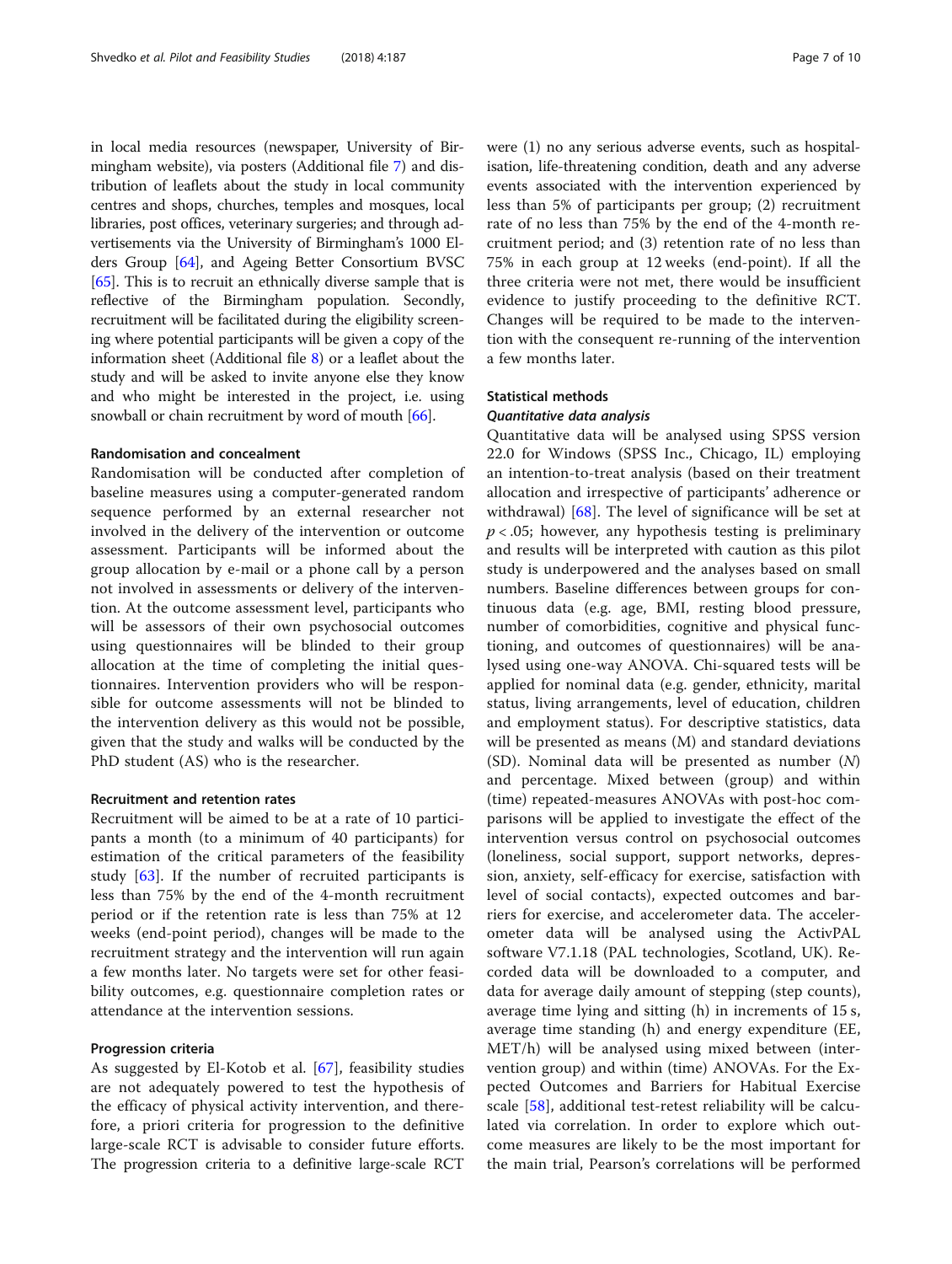<span id="page-7-0"></span>between calculated change scores over time in the experimental group for all psychosocial outcomes (Lubben's social networks, loneliness and self-efficacy for exercise) and change scores for averaged daily physical activity (time lying/sitting (h), time standing (h), time stepping (h), step counts, sit-to-stand transitions (n) and energy equivalent (METs/h)). A power calculation and sample size estimation for a future large-scale RCT will be calculated for meaningful outcomes (e.g. loneliness or social support) using the method based on the differences in means between the intervention and control group using the G-power software Version 3.1 [[62\]](#page-9-0).

#### Qualitative data analysis

Qualitative data will be thematically analysed by two research team members independently using a phenomenological inductive approach [[61](#page-9-0)]. Transcripts will be returned to participants for comments/correction to ensure transparency and trustworthiness of the data (member checking) [[69](#page-9-0)]. Validated transcripts will be read several times by two independent researchers to obtain an overall meaning. Then, themes and subthemes with important meanings common for all participants will be derived from the obtained data. Results will be compared through discussion between reviewers [[70\]](#page-9-0).

#### Data storage and protection

Research data will be kept for 10 years in line with UK data protection regulations [[71](#page-9-0)]. Physical data will be pseudo-anonymised with a unique ID number and stored confidentially in locked filing cabinets/on password-protected university computers accessible only to the research team. Digitally recorded interview transcripts will be stored securely on a password-protected computer that only the researchers will have access to. Audio recordings will be destroyed after the recordings are transcribed verbatim.

#### **Discussion**

This study will explore the feasibility and acceptability of the Physical Activity Intervention for Loneliness (PAIL) in community-dwelling older adults. The key features of the study are based on effective components of physical activity interventions to treat loneliness obtained from a systematic review and meta-analysis of the existing evidence that highlighted the lack of physical activity interventions for older adults residing in community settings [[23\]](#page-8-0). Studies to date either included non-PA interventions only or mixed design studies for only one or two outcomes (e.g. RCTs, case-control studies, longitudinal). The randomised controlled design of this feasibility study allows improvement upon the methodological rigour of the current evidence.

Consequently, this feasibility study uses objective measures of PA and comprehensive methods of assessment of social health which will allow estimation of the mechanisms of association between PA and social health outcomes in older adults in the future large-scale study. Findings from this study will be of the interest to healthcare professionals and community organisations working with older adults at risk of loneliness or social isolation in the implementation of exercise interventions to address this problem in society.

#### Dissemination

Dissemination will include a summary of the results for participants, publication of an open-access article detailing the full findings (also part of the PhD student's thesis) and presentation of study findings at conferences. The results of this feasibility study will be used to inform the development of a large-scale RCT. Participants in the intervention will be sent a feedback information sheet with the results of the study by e-mail or post (if no e-mail is available). The findings are also intended to be disseminated at the British Geriatric Society Loneliness annual meetings and via news at [www.campaigntoendloneliness.org](http://www.campaigntoendloneliness.org). The published study protocol and journal paper will be uploaded to the Current Research Information System (CRIS) – PURE portal available at [pure.bham.ac.uk](http://pure.bham.ac.uk) open to the academic staff, students and external researchers.

#### Trial status

This feasibility trial is registered at [Clinicaltrials.gov](http://clinicaltrials.gov) Identifier: NCT03458793. Ethical approval for the project was received from the STEM Research Ethics Committee of the University of Birmingham, UK (ERN\_16-1419A). Participant recruitment and baseline data collection started in October 2017 and is expected to be finished by November 2018. The study will be fully completed by May 2019.

#### Additional files

| <b>Additional file 1:</b> Consent form (DOCX 61 kb)                           |
|-------------------------------------------------------------------------------|
| Additional file 2: The SPIRIT 2013 Checklist (DOCX 122 kb)                    |
| <b>Additional file 3:</b> Phone-based eligibility screening form (DOCX 47 kb) |
| <b>Additional file 4:</b> Content of group workshops (DOCX 17 kb)             |
| <b>Additional file 5:</b> Mid-point focus group questions (DOCX 24 kb)        |
| <b>Additional file 6:</b> End-point focus group questions (DOCX 18 kb)        |
| <b>Additional file 7:</b> Information sheet (DOCX 282 kb)                     |
| <b>Additional file 8: Recruitment poster (DOCX 359 kb)</b>                    |

#### Abbreviations

ANOVA: Repeated-measures analysis of variance; BMI: Body mass index; BP rest: Resting blood pressure; BVSC: Birmingham Voluntary Service Council; EE: Energy expenditure; ES: Effect size; GP: General practitioner; HADS: Hospital Anxiety and Depression Scale; HR<sub>max</sub>: Heart rate maximum;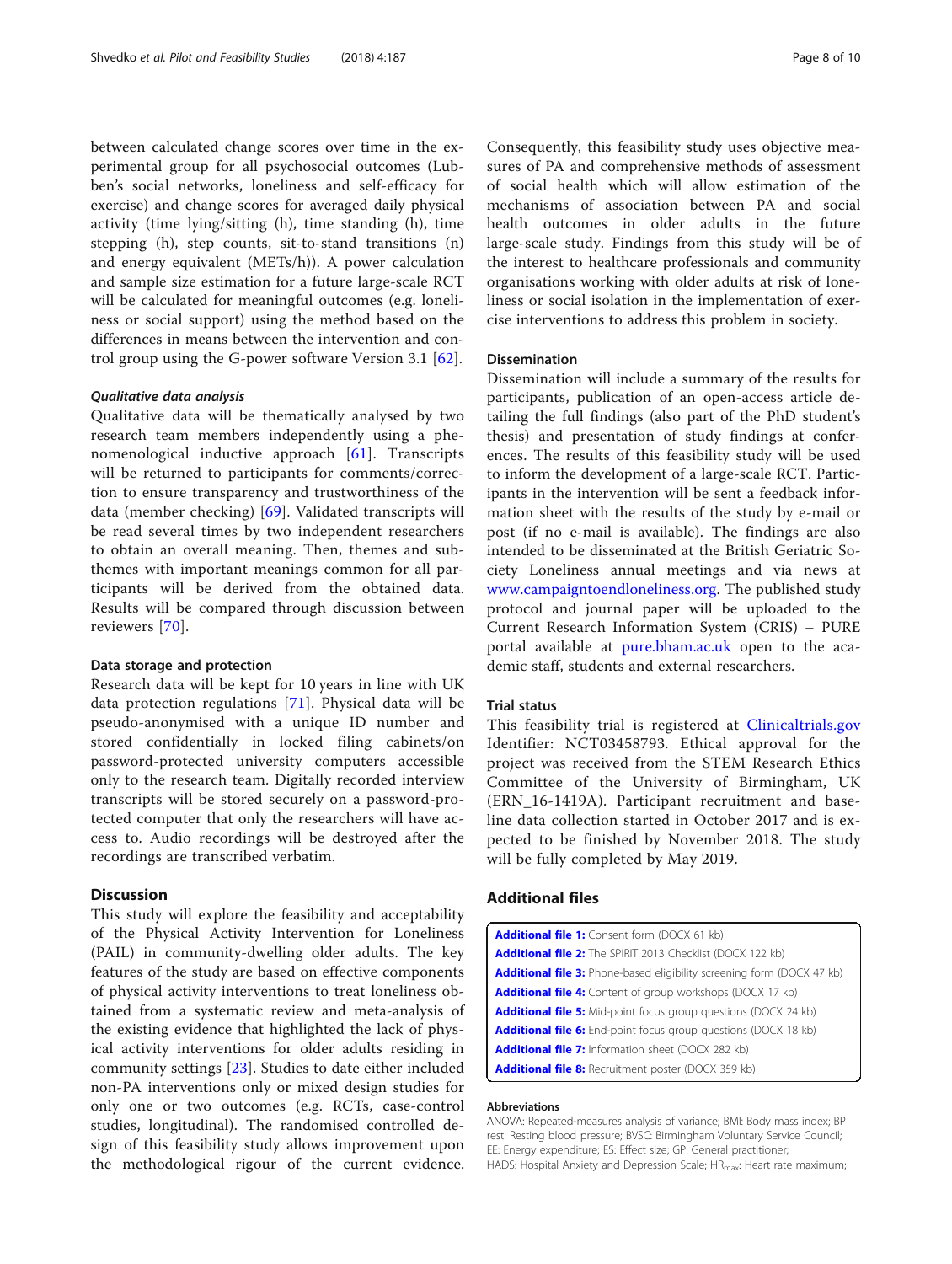<span id="page-8-0"></span>LSNS-6: 6-Item Lubben's Social Network Scale; M: Means; MET: Metabolic equivalent; MOCA: Montreal Cognitive Assessment; MOSSSS: Medical Outcomes Study Social Support Survey; N: Number; PA: Physical activity; PAIL: Physical Activity Intervention for Loneliness; RCT: Randomised controlled trial; RPE: Borg's Ratings of Perceived Exertions; SD: Standard deviations; SEE: Self-efficacy for exercise scale; SPPB: Short Physical Performance Battery; STEM Ethical Review Committee: Science, Technology, Engineering and Mathematics Ethical Review Committee; UCLA-8: 8-Item The University of California, Los Angeles Loneliness Scale; WLC group: Wait-list control group

#### Acknowledgements

The lead author of this review is funded by a Russian government-sponsored scholarship programme "Global Education", Moscow School of Management "Skolkovo" (Grant number 35). We would like to acknowledge Farhan Noordali (Doctoral Researcher, University of Birmingham) for acting as a moderator of the focus group interviews and Meike Rosemeyer (PhD student, University of Birmingham) for helping to assist with focus group interviews.

#### Disclosure statement

The authors of this review declare that they have no known conflicts of interest.

#### Funding

The lead author of this paper is funded by a Russian government-sponsored scholarship programme "Global Education", Moscow School of Management "Skolkovo" (Grant number 35).

#### Availability of data and materials

Not applicable.

#### Authors' contributions

AW, JT and CG helped in the development of trial design and study protocol, assisted in obtaining ethics approval and amendments and helped in facilitating patient recruitment, register study protocol and structure the research stages and overseeing all study procedures. JT also helped to design the focus group interviews. The doctoral research student AS obtained funding and was involved in the design of the study protocol, participant recruitment, health assessments and implementation of the intervention.

#### Authors' information

AW is a Professor in Behavioural Medicine. JT is a Professor of Public Health Nutrition and Exercise. CG is a Reader in Musculoskeletal Ageing and Health, all at the School of Sport, Exercise & Rehabilitation Sciences, University of Birmingham, UK.

#### Consent for publication

Not applicable.

#### Competing interests

The authors declare that they have no competing interests.

#### Publisher's Note

Springer Nature remains neutral with regard to jurisdictional claims in published maps and institutional affiliations.

#### Author details

<sup>1</sup>School of Sport, Exercise and Rehabilitation Sciences, University of Birmingham, Birmingham, UK. <sup>2</sup>MRC - Arthritis Research UK Centre for Musculoskeletal Ageing Research, University of Birmingham, Birmingham, UK.

# Received: 29 June 2018 Accepted: 29 November 2018

#### References

- 1. Cacioppo JT, Cacioppo S. Social relationships and health: the toxic effects of perceived social isolation. Soc Personal Psychol Compass. 2014;8:58–72. <https://doi.org/10.1111/spc3.12087>.
- 2. Masi CM, Chen H-Y, Hawkley LC, et al. A meta-analysis of interventions to reduce loneliness. Personal Soc Psychol Rev. 2010:219–66.
- 3. Netz Y, Wu M-J, Becker BJ, et al. Physical activity and psychological wellbeing in advanced age: a meta-analysis of intervention studies. Psychol Aging. 2005;20:272–84.
- 4. Office for National Statistics. Inequalities in social capital by age and sex, July 2015 2015 [\[http://webarchive.nationalarchives.gov.uk/20160105160709/](http://webarchive.nationalarchives.gov.uk/20160105160709/http://www.ons.gov.uk/ons/rel/wellbeing/measuring-national-well-being/inequalities-in-social-capital-by-age-and-sex/art.html) [http://www.ons.gov.uk/ons/rel/wellbeing/measuring-national-well-being/](http://webarchive.nationalarchives.gov.uk/20160105160709/http://www.ons.gov.uk/ons/rel/wellbeing/measuring-national-well-being/inequalities-in-social-capital-by-age-and-sex/art.html) [inequalities-in-social-capital-by-age-and-sex/art.html](http://webarchive.nationalarchives.gov.uk/20160105160709/http://www.ons.gov.uk/ons/rel/wellbeing/measuring-national-well-being/inequalities-in-social-capital-by-age-and-sex/art.html)].
- 5. Peplau LA, Cutrona CE. The revised UCLA Loneliness Scale: concurrent and discriminant validity evidence. J Pers Soc Psychol. 1980;39:472–80.
- 6. Holt-Lunstad J, Smith TB, Layton JB. Social relationships and mortality risk: a meta-analytic review. PLoS Med. 2010;7:e1000316.
- 7. Steptoe A, Shankar A, Demakakos P, et al. Social isolation, loneliness, and allcause mortality in older men and women. Proc Natl Acad Sci. 2013;110: 5797–801.
- 8. Age UK. Later life in the United Kingdom 2017 [\[https://www.ageuk.org.uk/](https://www.ageuk.org.uk/Documents/EN-GB/Factsheets/Later_Life_UK_factsheet.pdf?dtrk=true) [Documents/EN-GB/Factsheets/Later\\_Life\\_UK\\_factsheet.pdf?dtrk=true\]](https://www.ageuk.org.uk/Documents/EN-GB/Factsheets/Later_Life_UK_factsheet.pdf?dtrk=true).
- 9. World Health Organisation. Active ageing: a policy framework. Geneva: 2002. 10. Bernard SM, Perry H. Loneliness and social isolation among older people in North Yorkshire: stage 2 report; 2013.
- 11. Jopling K. Promising approaches to reducing loneliness and isolation in later life. London: Age UK; 2015. [http://www.ageuk.org.uk/Documents/EN-](http://www.ageuk.org.uk/Documents/EN-GB/For-professionals/Policy/Promising_approaches-loneliness_and_isolation.pdf?dtrk=true)[GB/For-professionals/Policy/Promising\\_approaches-loneliness\\_and\\_isolation.](http://www.ageuk.org.uk/Documents/EN-GB/For-professionals/Policy/Promising_approaches-loneliness_and_isolation.pdf?dtrk=true) [pdf?dtrk=true](http://www.ageuk.org.uk/Documents/EN-GB/For-professionals/Policy/Promising_approaches-loneliness_and_isolation.pdf?dtrk=true)
- 12. Milligan C, Dowrick C, Payne S, et al. Men's sheds and other gendered interventions for older men: improving health and wellbeing through social activity-a systematic review and scoping of the evidence base. Lancaster University Centre for Ageing Research: Lancaster; 2013.
- 13. American College of Sports Medicine. ACSM's guidelines for exercise testing and prescription: Lippincott Williams & Wilkins; 2013.
- 14. Caspersen CJ, Powell KE, Christenson GM, Physical activity, exercise, and physical fitness: definitions and distinctions for health-related research. Public Health Rep. 1985;100:126.
- 15. Pels F, Kleinert J. Loneliness and physical activity: a systematic review. International Review of Sport and Exercise Psychology. 2016;9:1–30. [https://](https://doi.org/10.1080/1750984X.2016.1177849) [doi.org/10.1080/1750984X.2016.1177849.](https://doi.org/10.1080/1750984X.2016.1177849)
- 16. Biddle SJ, Asare M. Physical activity and mental health in children and adolescents: a review of reviews. Br J Sports Med. 2011;45:886–96.
- 17. Stevens N. Combating loneliness: a friendship enrichment programme for older women. Ageing and Society. 2001;21:183–202. [https://doi.org/10.1017/](https://doi.org/10.1017/S0144686X01008108) [S0144686X01008108](https://doi.org/10.1017/S0144686X01008108).
- 18. Ferraro KF, Farmer MM. Social compensation in adulthood and later life. Compensating for Psychological Deficits and Declines: Managing Losses and Promoting Gain. 1995:127–45.
- 19. Fredrickson BL. The broaden-and-build theory of positive emotions. Philosophical Transactions-Royal Society of London Series B Biological Sciences. 2004:1367–78. <https://doi.org/10.1098/rstb.2004.1512>.
- 20. Newall NE, Chipperfield JG, Bailis DS, et al. Consequences of loneliness on physical activity and mortality in older adults and the power of positive emotions. Health Psychology. 2013;32:921. [https://doi.org/10.1037/a0029413.](https://doi.org/10.1037/a0029413)
- 21. Henry KB, Arrow H, Carini B. A tripartite model of group identification theory and measurement. Small Group Res. 1999;30:558–81.
- 22. Cohen S, Wills TA. Stress, social support, and the buffering hypothesis. Psychol Bull. 1985;98:310.
- 23. Shvedko A, Whittaker AC, Thompson JL, et al. Physical activity interventions for treatment of social isolation, loneliness or low social support in older adults: a systematic review and meta-analysis of randomised controlled trials. Psychology of Sport and Exercise. 2018;34:128–37. [https://doi.org/10.](https://doi.org/10.1016/j.psychsport.2017.10.003) [1016/j.psychsport.2017.10.003.](https://doi.org/10.1016/j.psychsport.2017.10.003)
- 24. Cattan M, White M, Bond J, et al. Preventing social isolation and loneliness among older people: a systematic review of health promotion interventions. Ageing Soc. 2005;25:41–67.
- 25. Cohen-Mansfield J, Hazan H, Lerman Y, et al. Correlates and predictors of loneliness in older-adults: a review of quantitative results informed by qualitative insights. Int Psychogeriatr. 2016;28:557–76.
- 26. Dickens AP, Richards SH, Greaves CJ, et al. Interventions targeting social isolation in older people: a systematic review. BMC Public Health. 2011;11:1–22.
- 27. Hagan R, Manktelow R, Taylor BJ, et al. Reducing loneliness amongst older people: a systematic search and narrative review. Aging Ment Health. 2014;18:683–93.
- 28. Petitte T, Mallow J, Barnes E, et al. A systematic review of loneliness and common chronic physical conditions in adults. The open psychology journal. 2015;8:113–32.
- 29. Smith GL, Banting L, Eime R, et al. The association between social support and physical activity in older adults: a systematic review. Int J Behav Nutr Phys Act. 2017;14:56. <https://doi.org/10.1186/s12966-017-0509-8>.